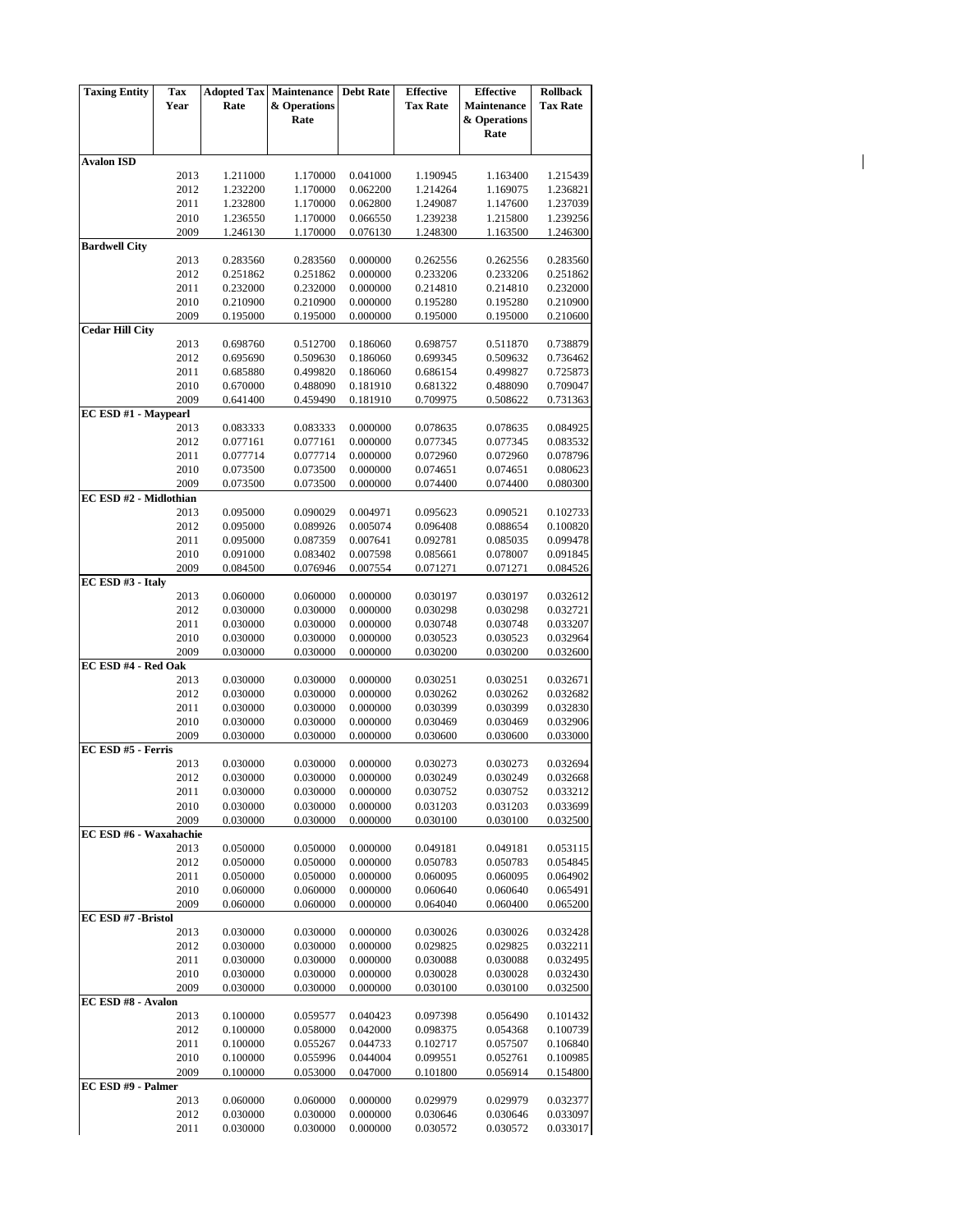|                                  | 2010 | 0.030000 | 0.030000 | 0.000000 | 0.030937 | 0.030937 | 0.033411 |
|----------------------------------|------|----------|----------|----------|----------|----------|----------|
|                                  | 2009 | 0.030000 | 0.030000 | 0.000000 | 0.030300 | 0.030300 | 0.032700 |
| <b>Ellis County</b>              |      |          |          |          |          |          |          |
|                                  | 2013 | 0.380091 | 0.321308 | 0.058783 | 0.378477 | 0.316624 | 0.400736 |
|                                  | 2012 | 0.380091 | 0.320844 | 0.059247 | 0.390119 | 0.327715 | 0.413179 |
|                                  | 2011 | 0.380091 | 0.320337 | 0.059754 | 0.364828 | 0.304284 | 0.388380 |
|                                  | 2010 | 0.360091 | 0.301085 | 0.059006 | 0.372108 | 0.310442 | 0.394283 |
|                                  | 2009 | 0.360091 | 0.303191 | 0.056900 | 0.366300 | 0.300300 | 0.381200 |
| <b>Ellis County Lateral Road</b> |      |          |          |          |          |          |          |
|                                  | 2013 | 0.033508 | 0.033508 | 0.000000 | 0.033342 | 0.033342 | 0.036009 |
|                                  | 2012 | 0.033508 | 0.033508 | 0.000000 | 0.034436 | 0.034436 | 0.037190 |
|                                  | 2011 | 0.033508 | 0.033508 | 0.000000 | 0.033937 | 0.033937 | 0.036651 |
|                                  | 2010 | 0.033508 | 0.033508 | 0.000000 | 0.034619 | 0.034619 | 0.037388 |
|                                  | 2009 | 0.033508 | 0.033508 | 0.000000 | 0.034000 | 0.037500 | 0.405000 |
| <b>Ennis City</b>                |      |          |          |          |          |          |          |
|                                  | 2013 | 0.695000 | 0.448714 | 0.246286 | 0.681152 | 0.447870 | 0.729985 |
|                                  | 2012 | 0.695000 | 0.456978 | 0.238022 | 0.696072 | 0.442469 | 0.715888 |
|                                  | 2011 | 0.695000 | 0.447140 | 0.253260 | 0.683866 | 0.422758 | 0.709842 |
|                                  | 2010 | 0.695000 | 0.429640 | 0.265360 | 0.724786 | 0.463205 | 0.724786 |
|                                  | 2009 | 0.695000 | 0.444270 | 0.250730 | 0.687676 | 0.421863 | 0.706344 |
| <b>Ennis ISD</b>                 |      |          |          |          |          |          |          |
|                                  | 2013 | 1.540000 | 1.040000 | 0.500000 | 1.522168 | 1.045700 | 1.577288 |
|                                  | 2012 | 1.540000 | 1.040000 | 0.500000 | 1.536983 | 1.061149 | 1.542529 |
|                                  | 2011 | 1.540000 | 1.040000 | 0.500000 | 1.511020 | 1.048900 | 1.541000 |
|                                  | 2010 | 1.540000 | 1.040000 | 0.500000 | 1.570360 | 1.052800 | 1.540020 |
|                                  | 2009 | 1.510000 | 1.040000 | 0.470000 | 1.485430 | 1.042600 | 1.519630 |
| <b>Ferris City</b>               |      |          |          |          |          |          |          |
|                                  | 2013 | 0.687134 | 0.422427 | 0.264707 | 0.684301 | 0.412341 | 0.711228 |
|                                  | 2012 | 0.687134 | 0.414048 | 0.273086 | 0.687880 | 0.418705 | 0.725287 |
|                                  | 2011 | 0.687134 | 0.418210 | 0.268924 | 0.701940 | 0.431551 | 0.734999 |
|                                  | 2010 | 0.687134 | 0.422427 | 0.264707 | 0.687134 | 0.421895 | 0.720353 |
|                                  | 2009 | 0.648087 | 0.397031 | 0.251056 | 0.648087 | 0.534625 | 0.828451 |
| <b>Ferris ISD</b>                |      |          |          |          |          |          |          |
|                                  | 2013 | 1.310000 | 1.040000 | 0.270000 | 1.310413 | 1.050400 | 1.351653 |
|                                  | 2012 | 1.310000 | 1.040000 | 0.270000 | 1.324961 | 1.079120 | 1.333081 |
|                                  | 2011 | 1.306300 | 1.040000 | 0.266300 | 1.436986 | 1.036200 | 1.342452 |
|                                  | 2010 | 1.317850 | 1.040000 | 0.277850 | 1.320664 | 1.085300 | 1.317900 |
|                                  | 2009 | 1.277200 | 1.040000 | 0.237200 | 1.274814 | 1.055100 | 1.287360 |
| <b>Frost ISD</b>                 |      |          |          |          |          |          |          |
|                                  | 2013 | 1.255000 | 1.170000 | 0.085000 | 1.273000 | 1.170000 | 1.313000 |
|                                  | 2012 | 1.255000 | 1.170000 | 0.085000 | 1.306200 | 1.212900 | 1.346200 |
|                                  | 2011 | 1.255000 | 1.170000 | 0.085000 | 1.255000 | 1.170000 | 1.255000 |
|                                  | 2010 | 1.255000 | 1.170000 | 0.085000 | 1.255000 | 1.170000 | 1.285000 |
|                                  | 2009 | 1.255000 | 1.170000 | 0.085000 | 1.255000 | 1.170000 | 1.285000 |
| <b>Garrett City</b>              |      |          |          |          |          |          |          |
|                                  | 2013 | 0.445091 | 0.445091 | 0.000000 | 0.445091 | 0.445091 | 0.480698 |
|                                  | 2012 | 0.466566 | 0.466566 | 0.000000 | 0.432006 | 0.432006 | 0.466566 |
|                                  | 2011 | 0.427768 | 0.427768 | 0.000000 | 0.396082 | 0.396082 | 0.427768 |
|                                  | 2010 | 0.395259 | 0.395259 | 0.000000 | 0.365981 | 0.365981 | 0.395259 |
|                                  | 2009 | 0.356600 | 0.356600 | 0.000000 | 0.330200 | 0.330200 | 0.356600 |
| <b>Glenn Heights City</b>        |      |          |          |          |          |          |          |
|                                  | 2013 | 0.795000 | 0.678914 | 0.116086 | 0.797155 | 0.681014 | 0.851581 |
|                                  | 2012 | 0.795000 | 0.679065 | 0.115935 | 0.822065 | 0.652941 | 0.821111 |
|                                  | 2011 | 0.795000 | 0.631400 | 0.163600 | 0.807553 | 0.661674 | 0.878252 |
|                                  | 2010 | 0.795000 | 0.651400 | 0.143600 | 0.783840 | 0.635150 | 0.829560 |
|                                  | 2009 | 0.739322 | 0.597352 | 0.141970 | 0.730807 | 0.597352 | 0.787110 |
| <b>Grand Prairie City</b>        |      |          |          |          |          |          |          |
|                                  | 2013 | 0.669998 | 0.484892 | 0.185106 | 0.654841 | 0.466582 | 0.689014 |
|                                  | 2012 | 0.669998 | 0.484892 | 0.185106 | 0.662178 | 0.465811 | 0.688180 |
|                                  | 2011 | 0.669998 | 0.484892 | 0.185106 | 0.673023 | 0.467712 | 0.690233 |
|                                  | 2010 | 0.669998 | 0.484892 | 0.185106 | 0.697489 | 0.484394 | 0.708250 |
|                                  | 2009 | 0.669998 | 0.484892 | 0.185106 | 0.711517 | 0.495435 | 0.720174 |
| <b>Italy City</b>                |      |          |          |          |          |          |          |
|                                  | 2013 | 1.011456 | 0.480910 | 0.530546 | 1.011456 | 0.543005 | 1.039244 |
|                                  | 2012 | 0.996060 | 0.472795 | 0.523265 | 0.996060 | 0.520067 | 1.022023 |
|                                  | 2011 | 0.964139 | 0.442302 | 0.521837 | 0.964139 | 0.503903 | 1.009538 |
|                                  | 2010 | 0.943573 | 0.437670 | 0.505903 | 0.943573 | 0.482436 | 0.977425 |
|                                  | 2009 | 0.934800 | 0.428500 | 0.506300 | 0.934800 | 0.493200 | 0.977300 |
| <b>Italy ISD</b>                 |      |          |          |          |          |          |          |
|                                  | 2013 | 1.246960 | 1.170000 | 0.076960 | 1.249539 | 1.217500 | 1.252712 |
|                                  | 2012 | 1.246960 | 1.170000 | 0.076960 | 1.256834 | 1.186502 | 1.342001 |
|                                  | 2011 | 1.246960 | 1.170000 | 0.076960 | 1.273251 | 1.433560 | 1.253533 |
|                                  | 2010 | 1.241000 | 1.170000 | 0.071000 | 1.248097 | 1.427500 | 1.248748 |
|                                  | 2009 | 1.241000 |          |          |          |          | 1.254749 |
| <b>Levee District #2</b>         |      |          | 1.170000 | 0.071000 | 1.244352 | 1.267300 |          |
|                                  |      |          |          |          |          |          |          |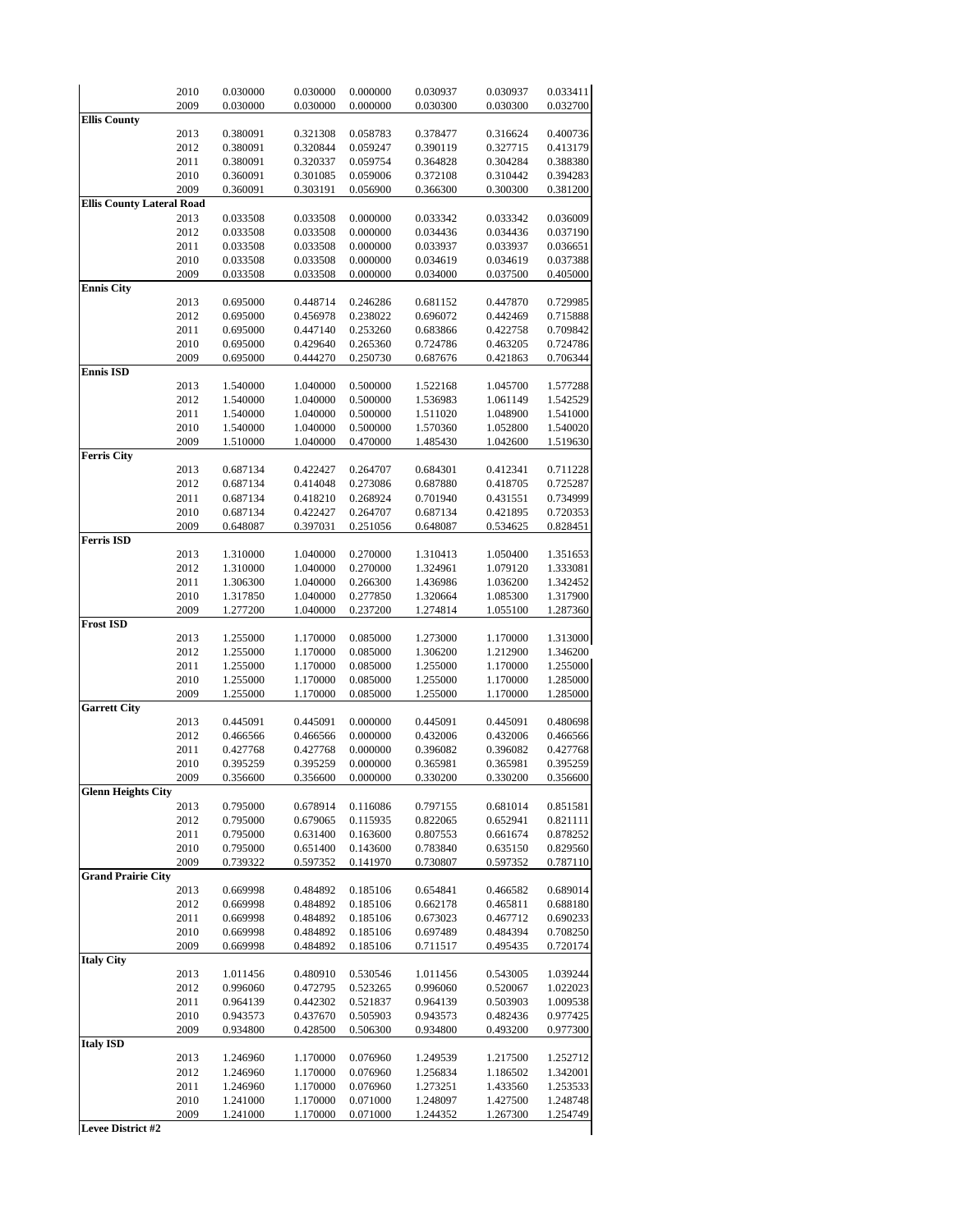|                                           | 2013 | 2.000000 |          |                  | Tax rate per acre. No additional tax rates apply.             |          |          |
|-------------------------------------------|------|----------|----------|------------------|---------------------------------------------------------------|----------|----------|
|                                           |      |          |          |                  |                                                               |          |          |
|                                           | 2012 | 2.000000 |          |                  | Tax rate per acre. No additional tax rates apply.             |          |          |
|                                           | 2011 | 2.000000 |          |                  | Tax rate per acre. No additional tax rates apply.             |          |          |
|                                           | 2010 | 2.000000 |          |                  | Tax rate per acre. No additional tax rates apply.             |          |          |
|                                           | 2009 | 2.000000 |          |                  | Tax rate per acre. No additional tax rates apply.             |          |          |
| Levee District #3                         |      |          |          |                  |                                                               |          |          |
|                                           | 2013 | 8.000000 |          |                  | Tax rate per acre. No additional tax rates apply.             |          |          |
|                                           | 2012 | 8.000000 |          |                  | Tax rate per acre. No additional tax rates apply.             |          |          |
|                                           | 2011 | 8.000000 |          |                  | Tax rate per acre. No additional tax rates apply.             |          |          |
|                                           | 2010 | 8.000000 |          |                  | Tax rate per acre. No additional tax rates apply.             |          |          |
|                                           | 2009 | 8.000000 |          |                  | Tax rate per acre. No additional tax rates apply.             |          |          |
| <b>Levee District #4</b>                  |      |          |          |                  |                                                               |          |          |
|                                           |      |          |          |                  |                                                               |          |          |
|                                           | 2013 | 0.250000 |          |                  | Tax rate per acre. No additional tax rates apply.             |          |          |
|                                           | 2012 | 0.250000 |          |                  | Tax rate per acre. No additional tax rates apply.             |          |          |
|                                           | 2011 | 0.250000 |          |                  | Tax rate per acre. No additional tax rates apply.             |          |          |
|                                           | 2010 | 0.000000 |          |                  | No taxes billed or collected for year.                        |          |          |
|                                           | 2009 | 0.000000 |          |                  | No taxes billed or collected for year.                        |          |          |
| <b>Mansfield City</b>                     |      |          |          |                  |                                                               |          |          |
|                                           | 2013 | 0.710000 | 0.462490 | 0.247510         | 0.680123                                                      | 0.428485 | 0.726953 |
|                                           | 2012 | 0.710000 | 0.451130 | 0.258870         | 0.722700                                                      | 0.459600 | 0.780900 |
|                                           |      |          |          |                  | N/A                                                           | N/A      | N/A      |
|                                           | 2011 | 0.710000 | 0.454328 | 0.255672         |                                                               |          |          |
|                                           | 2010 | 0.710000 | 0.456910 | 0.253090         | N/A                                                           | N/A      | N/A      |
|                                           | 2009 | 0.710000 | 0.443690 | 0.266310         | N/A                                                           | N/A      | N/A      |
| <b>Maypearl City</b>                      |      |          |          |                  |                                                               |          |          |
|                                           | 2013 | 0.830000 | 0.561825 | 0.268175         | 0.791166                                                      | 0.522649 | 0.832635 |
|                                           | 2012 | 0.775978 | 0.512629 | 0.263349         | 0.775979                                                      | 0.498502 | 0.801731 |
|                                           | 2011 | 0.778179 | 0.499908 | 0.278271         | 0.778180                                                      | 0.508670 | 0.827634 |
|                                           | 2010 | 0.688756 | 0.455372 | 0.233384         | 0.688756                                                      | 0.421641 | 0.723782 |
|                                           | 2009 | 0.688880 | 0.421825 | 0.267055         | 0.688800                                                      | 0.408182 | 0.707891 |
| <b>Maypearl ISD</b>                       |      |          |          |                  |                                                               |          |          |
|                                           |      |          |          |                  |                                                               |          |          |
|                                           | 2013 | 1.346590 | 1.040000 | 0.306590         | 1.390609                                                      | 1.042800 | 1.370746 |
|                                           | 2012 | 1.359000 | 1.040000 | 0.319000         | 1.366437                                                      | 1.071356 | 1.375989 |
|                                           | 2011 | 1.359000 | 1.040000 | 0.319000         | 1.351505                                                      | 1.055110 | 1.359050 |
|                                           | 2010 | 1.359000 | 1.040000 | 0.319000         | 1.381005                                                      | 1.078600 | 1.408880 |
|                                           | 2009 | 1.359000 | 1.040000 | 0.319000         | 1.375560                                                      | 1.045400 | 1.360883 |
| <b>Midlothian City</b>                    |      |          |          |                  |                                                               |          |          |
|                                           | 2013 | 0.658244 | 0.294816 | 0.363428         | 0.626541                                                      | 0.272978 | 0.658244 |
|                                           | 2012 | 0.650000 | 0.283204 | 0.366796         | 0.677823                                                      | 0.284581 | 0.674143 |
|                                           | 2011 | 0.650000 | 0.272313 | 0.377687         | 0.683676                                                      | 0.288094 | 0.688828 |
|                                           |      |          |          |                  |                                                               |          |          |
|                                           | 2010 | 0.650000 | 0.273906 | 0.376094         | 0.682391                                                      | 0.293201 | 0.692751 |
|                                           | 2009 | 0.650000 | 0.279300 | 0.370700         | 0.705000                                                      | 0.264300 | 0.656100 |
| <b>Midlothian ISD</b>                     |      |          |          |                  |                                                               |          |          |
|                                           | 2013 | 1.540000 | 1.040000 | 0.500000         | 1.499337                                                      | 1.042200 | 1.645122 |
|                                           | 2012 | 1.540000 | 1.040000 | 0.500000         | 1.617568                                                      | 1.041837 | 1.685922 |
|                                           | 2011 | 1.540000 | 1.040000 | 0.500000         | 1.463116                                                      | 1.047800 | 1.548201 |
|                                           | 2010 | 1.397500 | 1.040000 | 0.357500         | 1.455660                                                      | 1.052100 | 1.397550 |
|                                           | 2009 | 1.397500 | 1.040000 | 0.357500         | 1.450300                                                      | 1.040000 | 1.484700 |
| <b>Midtown District PID (Commercial)</b>  |      |          |          |                  |                                                               |          |          |
|                                           | 2013 | 0.070000 |          |                  | Property Improvement District. No additional tax rates apply. |          |          |
|                                           |      |          |          |                  | Property Improvement District. No additional tax rates apply. |          |          |
|                                           | 2012 | 0.070000 |          |                  |                                                               |          |          |
|                                           | 2011 | 0.070000 |          |                  | Property Improvement District. No additional tax rates apply. |          |          |
|                                           | 2010 | 0.070000 |          |                  | Property Improvement District. No additional tax rates apply. |          |          |
|                                           | 2009 |          |          | Not in existence |                                                               |          |          |
| <b>Midtown District PID (Residential)</b> |      |          |          |                  |                                                               |          |          |
|                                           | 2013 | 0.120000 |          |                  | Property Improvement District. No additional tax rates apply. |          |          |
|                                           | 2012 | 0.120000 |          |                  | Property Improvement District. No additional tax rates apply. |          |          |
|                                           | 2011 | 0.120000 |          |                  | Property Improvement District. No additional tax rates apply. |          |          |
|                                           | 2010 | 0.120000 |          |                  | Property Improvement District. No additional tax rates apply. |          |          |
|                                           |      |          |          |                  |                                                               |          |          |
|                                           | 2009 |          |          | Not in existence |                                                               |          |          |
| <b>Milford City</b>                       |      |          |          |                  |                                                               |          |          |
|                                           | 2013 | 0.500000 | 0.500000 | 0.000000         | 0.463800                                                      | 0.463800 | 0.500904 |
|                                           | 2012 | 0.470000 | 0.470000 | 0.000000         | 0.437496                                                      | 0.437390 | 0.472381 |
|                                           | 2011 | 0.430000 | 0.430000 | 0.000000         | 0.408951                                                      | 0.408908 | 0.441620 |
|                                           | 2010 | 0.409146 | 0.409146 | 0.000000         | 0.508104                                                      | 0.378839 | 0.409146 |
|                                           | 2009 | 0.505800 | 0.377200 | 0.128600         | 0.505700                                                      | 0.369300 | 0.527400 |
| <b>Milford ISD</b>                        |      |          |          |                  |                                                               |          |          |
|                                           |      |          |          |                  |                                                               |          |          |
|                                           | 2013 | 1.170000 | 1.170000 | 0.000000         | 1.185210                                                      | 1.170000 | 1.170000 |
|                                           | 2012 | 1.170000 | 1.170000 | 0.000000         | 1.057238                                                      | 1.140200 | 1.177070 |
|                                           | 2011 | 1.158395 | 1.040000 | 0.118395         | 1.072566                                                      | 1.016650 | 1.158445 |
|                                           | 2010 | 1.171000 | 1.040000 | 0.131700         | 1.242357                                                      | 1.144700 | 1.170289 |
|                                           | 2009 | 1.188300 | 1.040000 | 0.148300         | 1.193800                                                      | 1.125300 | 1.188300 |
| <b>Oak Leaf City</b>                      |      |          |          |                  |                                                               |          |          |
|                                           | 2013 | 0.386480 | 0.386480 | 0.000000         | 0.387944                                                      | 0.387944 | 0.418979 |
|                                           | 2012 |          |          | 0.000000         |                                                               |          |          |
|                                           |      | 0.386480 | 0.386480 |                  | 0.357852                                                      | 0.357852 | 0.386480 |
|                                           | 2011 | 0.354539 | 0.354539 | 0.000000         | 0.354539                                                      | 0.354539 | 0.382902 |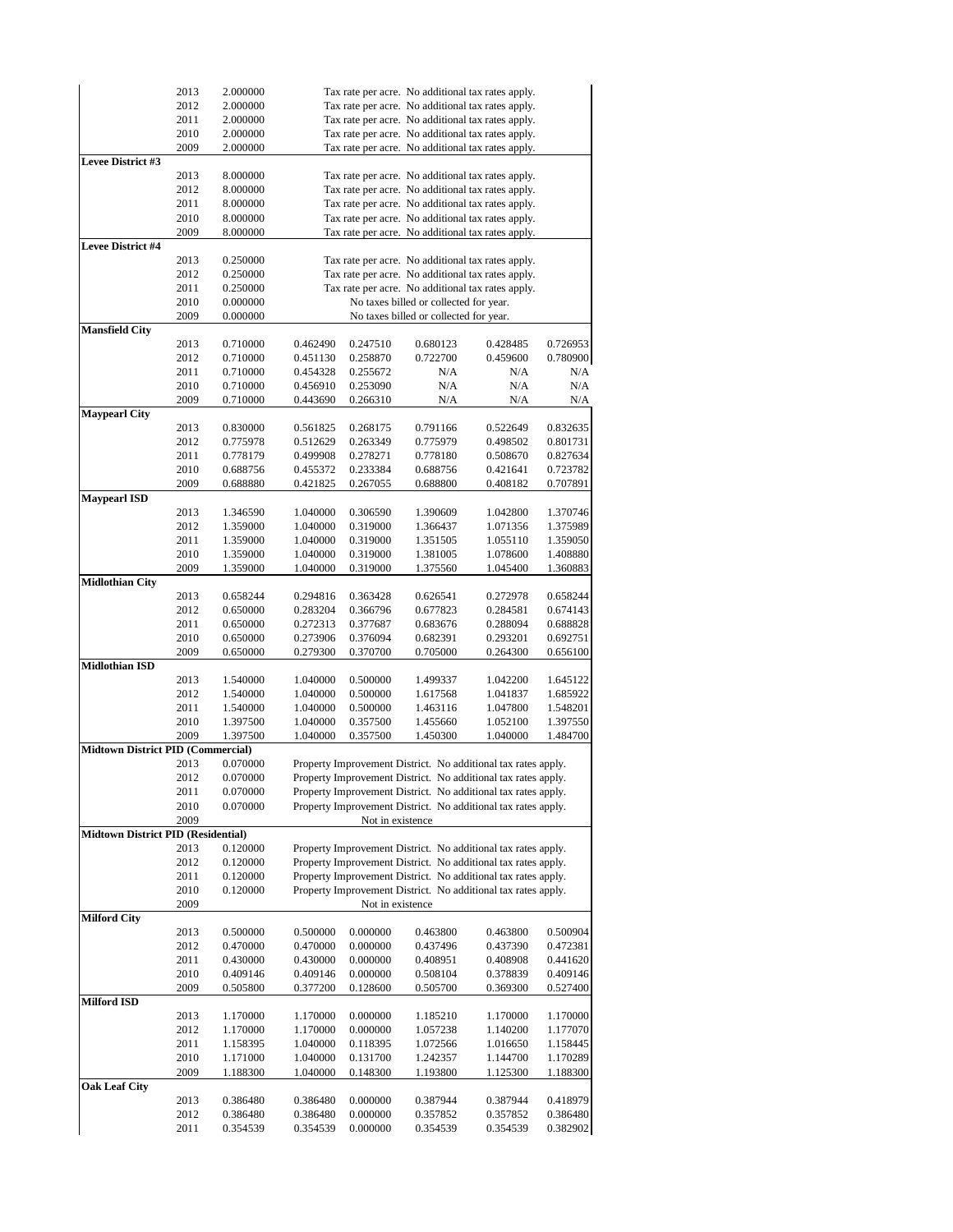|                         | 2010 | 0.350785                                                                                               | 0.350785 | 0.000000 | 0.359384                                                                           | 0.324801 | 0.350785 |  |  |
|-------------------------|------|--------------------------------------------------------------------------------------------------------|----------|----------|------------------------------------------------------------------------------------|----------|----------|--|--|
|                         | 2009 | 0.355400                                                                                               | 0.321200 | 0.034200 | 0.355400                                                                           | 0.319200 | 0.378900 |  |  |
| Ovilla City             |      |                                                                                                        |          |          |                                                                                    |          |          |  |  |
|                         | 2013 | 0.671900                                                                                               | 0.501900 | 0.170000 | 0.671933                                                                           | 0.500782 | 0.752068 |  |  |
|                         | 2012 | 0.667500                                                                                               | 0.497500 | 0.170000 | 0.669327                                                                           | 0.497506 | 0.748002 |  |  |
|                         | 2011 | 0.663800                                                                                               | 0.493400 | 0.170400 | 0.695600                                                                           | 0.456985 | 0.663800 |  |  |
|                         | 2010 | 0.674600                                                                                               | 0.442900 | 0.231700 | 0.674599                                                                           | 0.481888 | 0.752143 |  |  |
|                         | 2009 | 0.667900                                                                                               | 0.477100 | 0.190800 | 0.682877                                                                           | 0.490840 | 0.720907 |  |  |
| <b>Palmer City</b>      |      |                                                                                                        |          |          |                                                                                    |          |          |  |  |
|                         | 2013 | 0.689500                                                                                               | 0.272085 | 0.417415 | 0.699155                                                                           | 0.362208 | 0.719722 |  |  |
|                         | 2012 | 0.689500                                                                                               | 0.277231 | 0.412269 | 0.725106                                                                           | 0.366372 | 0.727910 |  |  |
|                         | 2011 | 0.689500                                                                                               | 0.272023 | 0.417477 | 0.648394                                                                           | 0.328889 | 0.695400 |  |  |
|                         | 2010 | 0.629200                                                                                               | 0.243899 | 0.385301 | 0.669418                                                                           | 0.335531 | 0.671969 |  |  |
|                         | 2009 | 0.629200                                                                                               | 0.243900 | 0.385300 | 0.651700                                                                           | 0.290500 | 0.629200 |  |  |
| <b>Palmer ISD</b>       |      |                                                                                                        |          |          |                                                                                    |          |          |  |  |
|                         | 2013 | 1.270000                                                                                               | 1.170000 | 0.100000 | 1.265561                                                                           | 1.176200 | 1.281137 |  |  |
|                         | 2012 | 1.270000                                                                                               | 1.170000 | 0.100000 | 1.302296                                                                           | 1.197938 | 1.284326 |  |  |
|                         | 2011 | 1.270000                                                                                               | 1.170000 | 0.100000 | 1.303784                                                                           | 1.175400 | 1.282013 |  |  |
|                         | 2010 |                                                                                                        |          |          |                                                                                    |          |          |  |  |
|                         |      | 1.267610                                                                                               | 1.170000 | 0.097610 | 1.313996                                                                           | 1.238500 | 1.278528 |  |  |
|                         | 2009 | 1.277300                                                                                               | 1.170000 | 0.107300 | 1.299770                                                                           | 1.231900 | 1.277300 |  |  |
| <b>Pecan Hill City</b>  |      |                                                                                                        |          |          |                                                                                    |          |          |  |  |
|                         | 2013 | 0.328544                                                                                               | 0.328544 | 0.000000 | 0.328544                                                                           | 0.328544 | 0.354827 |  |  |
|                         | 2012 | 0.321756                                                                                               | 0.321756 | 0.000000 | 0.321756                                                                           | 0.321756 | 0.347496 |  |  |
|                         | 2011 | 0.316551                                                                                               | 0.316551 | 0.000000 | 0.316551                                                                           | 0.316551 | 0.341875 |  |  |
|                         | 2010 | 0.311275                                                                                               | 0.311275 | 0.000000 | 0.311375                                                                           | 0.311375 | 0.336285 |  |  |
|                         | 2009 | 0.304700                                                                                               | 0.304700 | 0.000000 | 0.304700                                                                           | 0.304700 | 0.329000 |  |  |
| <b>Red Oak City</b>     |      |                                                                                                        |          |          |                                                                                    |          |          |  |  |
|                         | 2013 | 0.649000                                                                                               | 0.554100 | 0.094900 | 0.649747                                                                           | 0.560347 | 0.700061 |  |  |
|                         | 2012 | 0.649000                                                                                               | 0.559700 | 0.089300 | 0.649753                                                                           | 0.565758 | 0.700269 |  |  |
|                         | 2011 | 0.649000                                                                                               | 0.565100 | 0.083900 | 0.652953                                                                           | 0.557089 | 0.685509 |  |  |
|                         | 2010 | 0.649000                                                                                               | 0.553700 | 0.095300 | 0.647652                                                                           | 0.571464 | 0.712481 |  |  |
|                         | 2009 | 0.635000                                                                                               | 0.560300 | 0.074700 | 0.654200                                                                           | 0.577700 | 0.698600 |  |  |
| <b>Red Oak ISD</b>      |      |                                                                                                        |          |          |                                                                                    |          |          |  |  |
|                         | 2013 | 1.540000                                                                                               | 1.170000 | 0.370000 | 1.716400                                                                           | 1.276400 | 1.610000 |  |  |
|                         | 2012 | 1.540000                                                                                               | 1.170000 | 0.370000 | 1.646480                                                                           | 1.207860 | 1.617000 |  |  |
|                         | 2011 | 1.540000                                                                                               | 1.170000 | 0.370000 | N/A                                                                                | N/A      | N/A      |  |  |
|                         | 2010 | 1.540000                                                                                               | 1.170000 | 0.370000 | N/A                                                                                | N/A      | N/A      |  |  |
|                         | 2009 | 1.540000                                                                                               | 1.170000 | 0.370000 | N/A                                                                                | N/A      | N/A      |  |  |
| <b>Venus City</b>       |      |                                                                                                        |          |          |                                                                                    |          |          |  |  |
|                         | 2013 | 0.900000                                                                                               | 0.900000 | 0.000000 | 0.871046                                                                           | 0.871046 | 0.940729 |  |  |
|                         | 2012 | 0.900000                                                                                               | 0.900000 | 0.000000 | 0.920293                                                                           | 0.920293 | 0.993916 |  |  |
|                         | 2011 | 0.846975                                                                                               | 0.846975 | 0.000000 | N/A                                                                                | N/A      | N/A      |  |  |
|                         | 2010 | 0.841506                                                                                               | 0.841506 | 0.000000 | N/A                                                                                | N/A      | N/A      |  |  |
|                         | 2009 | 0.821506                                                                                               | 0.821506 | 0.000000 | N/A                                                                                | N/A      | N/A      |  |  |
| <b>Waxahachie City</b>  |      |                                                                                                        |          |          |                                                                                    |          |          |  |  |
|                         | 2013 | 0.680000                                                                                               | 0.442001 | 0.237999 | 0.692929                                                                           | 0.594015 | 0.744519 |  |  |
|                         | 2012 | 0.680000                                                                                               | 0.442001 | 0.237999 | 0.683436                                                                           | 0.587826 | 0.727275 |  |  |
|                         | 2011 | 0.680000                                                                                               | 0.394374 | 0.237446 | 0.697157                                                                           | 0.574857 | 0.731880 |  |  |
|                         | 2010 | 0.680000                                                                                               | 0.389651 | 0.242169 | 0.650478                                                                           | 0.520425 | 0.682282 |  |  |
|                         | 2009 | 0.611208                                                                                               | 0.308332 | 0.239876 | 0.623379                                                                           | 0.515690 | 0.670348 |  |  |
| Waxahachie ISD          |      |                                                                                                        |          |          |                                                                                    |          |          |  |  |
|                         | 2013 | 1.428900                                                                                               | 1.040000 | 0.388900 | 1.433925                                                                           | 1.055200 | 1.458731 |  |  |
|                         | 2012 | 1.428900                                                                                               | 1.040000 | 0.388900 | 1.437300                                                                           | 1.043273 | 1.464600 |  |  |
|                         | 2011 | 1.428900                                                                                               | 1.040000 | 0.388900 | 1.449614                                                                           | 1.015200 | 1.462797 |  |  |
|                         | 2010 | 1.428900                                                                                               | 1.040000 | 0.388900 | 1.422215                                                                           | 1.050400 | 1.460620 |  |  |
|                         | 2009 | 1.360000                                                                                               | 1.040000 | 0.320000 | 1.363036                                                                           | 1.048500 | 1.368580 |  |  |
| Waxahachie PID #1 (SF1) |      |                                                                                                        |          |          |                                                                                    |          |          |  |  |
|                         | 2013 |                                                                                                        |          |          | Taxes paid into Improvement District as an annual installment. No tax rates apply. |          |          |  |  |
|                         | 2012 |                                                                                                        |          |          | Taxes paid into Improvement District as an annual installment. No tax rates apply. |          |          |  |  |
|                         | 2011 |                                                                                                        |          |          | Taxes paid into Improvement District as an annual installment. No tax rates apply. |          |          |  |  |
|                         | 2010 |                                                                                                        |          |          | Not in existence                                                                   |          |          |  |  |
|                         | 2009 |                                                                                                        |          |          | Not in existence                                                                   |          |          |  |  |
| Waxahachie PID #1 (SF2) |      |                                                                                                        |          |          |                                                                                    |          |          |  |  |
|                         | 2013 |                                                                                                        |          |          | Taxes paid into Improvement District as an annual installment. No tax rates apply. |          |          |  |  |
|                         | 2012 |                                                                                                        |          |          | Taxes paid into Improvement District as an annual installment. No tax rates apply. |          |          |  |  |
|                         | 2011 |                                                                                                        |          |          | Taxes paid into Improvement District as an annual installment. No tax rates apply. |          |          |  |  |
|                         | 2010 |                                                                                                        |          |          | Not in existence                                                                   |          |          |  |  |
|                         | 2009 |                                                                                                        |          |          | Not in existence                                                                   |          |          |  |  |
| Waxahachie PID #1 (SF3) |      |                                                                                                        |          |          |                                                                                    |          |          |  |  |
|                         | 2013 |                                                                                                        |          |          | Taxes paid into Improvement District as an annual installment. No tax rates apply. |          |          |  |  |
|                         | 2012 |                                                                                                        |          |          | Taxes paid into Improvement District as an annual installment. No tax rates apply. |          |          |  |  |
|                         | 2011 |                                                                                                        |          |          |                                                                                    |          |          |  |  |
|                         |      | Taxes paid into Improvement District as an annual installment. No tax rates apply.<br>Not in existence |          |          |                                                                                    |          |          |  |  |
|                         | 2010 |                                                                                                        |          |          |                                                                                    |          |          |  |  |
|                         | 2009 | Not in existence                                                                                       |          |          |                                                                                    |          |          |  |  |